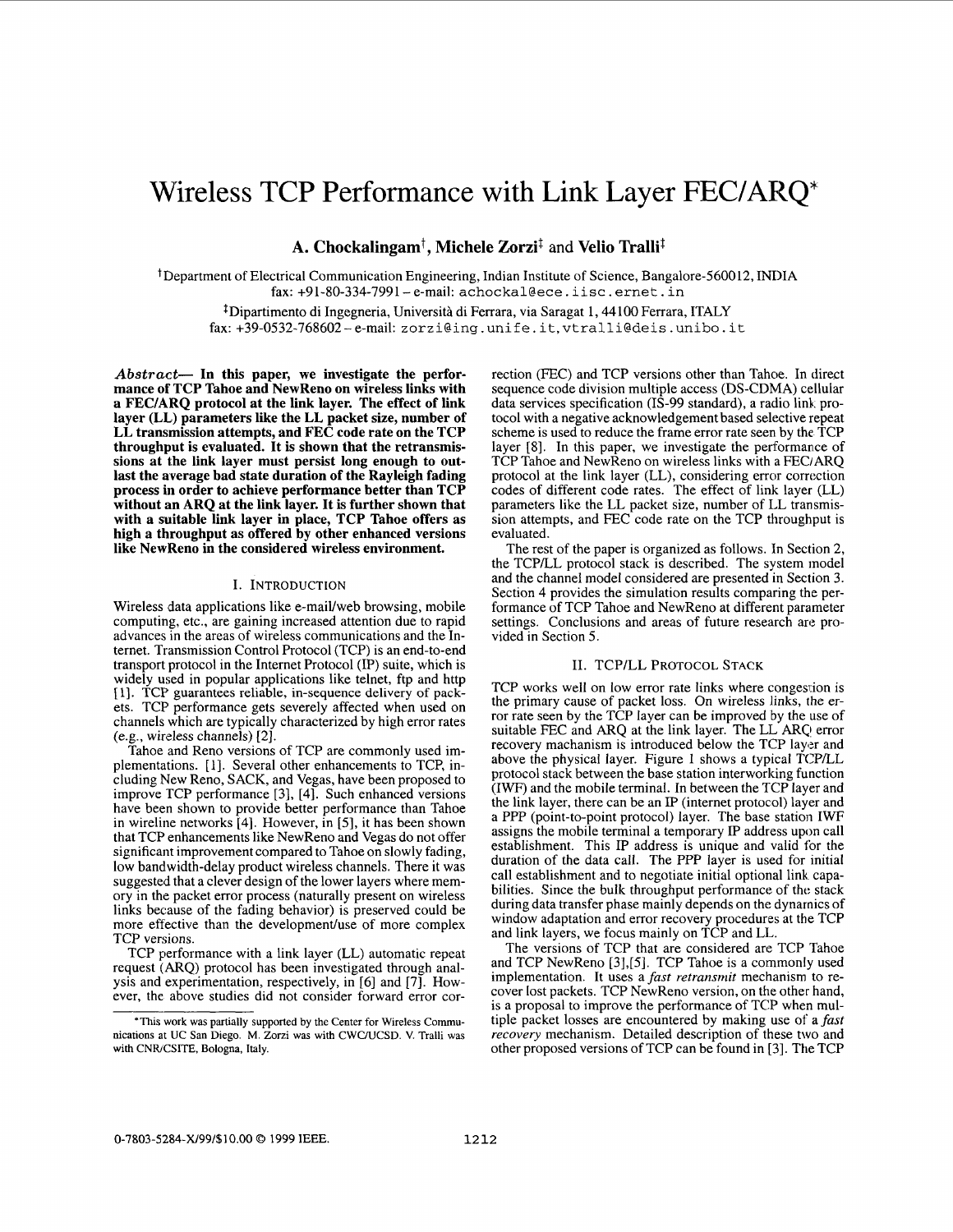<span id="page-1-0"></span>

Fig. 1. TCPLL Protocol **Stack** 

layer receives data from the application and assembles them into TCP packets and passes them to the LL. The maximum TCP packet size is typically in the range of 500 to 2000 bytes.

The link layer segments the TCP packet in to several LL packets. At the LL, an *ARQ* mechanism performs partial error recovery through a limited number of LL retransmissions in case of LL packet error. The LL *ARQ* is typically a NAK (negative acknowledgement) based selective repeat scheme. That is, the receiver does not acknowledge correct LL packets; it only requests the retransmission of LL packets that were not received correctly. In the event of LL failure due to excessive LL packet errors, control is passed on to the TCP layer. Unrecovered errors at the LL will be recovered by the TCP layer. The ARQ mechanisms at the TCP and LL layers thus interact with each other and affect the overall system performance depending on channel conditions.

Forwrad error correction (FEC) coding can be applied by adding partity bits to the data bits of the LL packets which can significantly improve the successful reception of LL packets. We consider the use of (255,131,18) and (255,87,26) BCH codes for error correction. Note that  $(255, 131, 18)$  BCH code has 255 bits in a codeword comprising of 131 information bits and 124 parity bits (approximately a rate 1/2 code), and can correct up to 18 errors in a codeword of 255 bits. Likewise, the (255,87,26) BCH code is approximately a rate 1/3 code.

### **111.** SYSTEM MODEL

**In** this section, we describe the system model and the fading channel model we consider to evaluate the throughput performance of the TCP/LL stack. Data exchange using TCP involves a connection setup phase, a data transfer phase, and a call tear down phase. **In** this paper, we are primarily interested in the bulk throughput performance of TCP, for example, when a large data file is transferred from the base station to a mobile terminal. Consequently, we model only the data transfer phase of the protocol which dominates in the resulting performance. We consider a wireless data link operating at 1.5 Mbps transmission rate. The TCP packet is  $N_T$  data bytes long and the LL packet is *NL* data bytes long. Thus each TCP packet is segmented into  $\left[\frac{N_T}{N}\right]$  LL packets. The number of retransmission attempts allowed at the LL for re-<br>covery of lost LL packets is  $n_l$ . The bandwidth-delay product of the link is assumed to be negligibly small. **In** other ceiver arrive instantaneously at the base station IWF. Also the NAWACK packets are assumed to arrive error-free. These assumptions are reasonable because in wireless local environments the propagation delays are small, and the NAWACK packets can be relatively smaller in size than data packets (40 bytes of ACK *us* 500-1500 bytes of Data in TCP). We assume a TCP packet size of 1024 bytes. At 1.5 Mbps rate, this corresponds to a packet transmission time of about *5.5* ms. A minimum timeout *(MTO)* value of 100 packets (i.e., 550 ms) is used. This value corresponds to about one tick of timeout granularity in a BSD implementation of TCP where the timeout granularity is *500* ms [5]. We do not consider the issue of mobility in the present study. Finally, we model the correlation in the multipath Rayleigh fading process using a first-order Markov model as follows.

## **A.** *Fading Channel Model*

In [10], the packet success/failure process on a flat Rayleigh fading channel was modeled as the outcome of a comparison of the instantaneous signal-to-noise ratio to a threshold value,  $SNR_t$ : if the received SNR is above the threshold, the packet is successfully decoded with probability 1; otherwise, it is lost with probability 1. The model of [10], while allowing analytical expressions for the Markov parameters, does not fully capture two features of the physical layer: (i) the fact that the fading envelope is sometimes not constant throughout the packet duration, and (ii) the effect of coding and packet length. In order to properly study these aspects, a more elaborate model needs to be developed, in which the bit-by-bit evoluation of the fading process is tracked. The resulting complexity makes the problem analytically intractable, and therefore we resorted to simulation, following the Rayleigh fading model proposed by Jakes [9].

The simulated evolution of the fading envelope is sampled once per bit, and a bit error is generated with the correct probability according to the value of the noise power and of the fading envelope itself. **In** this manner, the fading evolution is mapped into a bit error process. The latter is then mapped into a *packet* error process by appropriately segmenting the error stream into blocks and by accounting for possible use of error correction codes [11].

From the simulation, the average packet error rate and the conditional probability of a packet success given that the previous packet was in error are computed. These two quantities are then used to fully characterize a two-state Markov approximation for the packet error process. This model, proposed in [11], may be seen as a reasonable compromise between accuracy and simplicity: while it may lead to some modeling errors in some cases, it does capture the memory inherently present in the wireless channel. This provides a much better approximation than the memoryless models often used in the literature.

Based on the above discussion, in the following we will assume that the packet error model evolves as a two-state Markov chain. That is, the transition probability matrix of the channel is given by

$$
M_c = \left(\begin{array}{cc} p & 1-p \\ 1-q & q \end{array}\right), \tag{1}
$$

where *p* and  $1 - q$  are the probabilities that the  $j<sup>th</sup>$  packet where p and  $1 - q$  are the probabilities that the  $j^{th}$  packet transmission is successful, given that the  $(j - 1)^{st}$  packet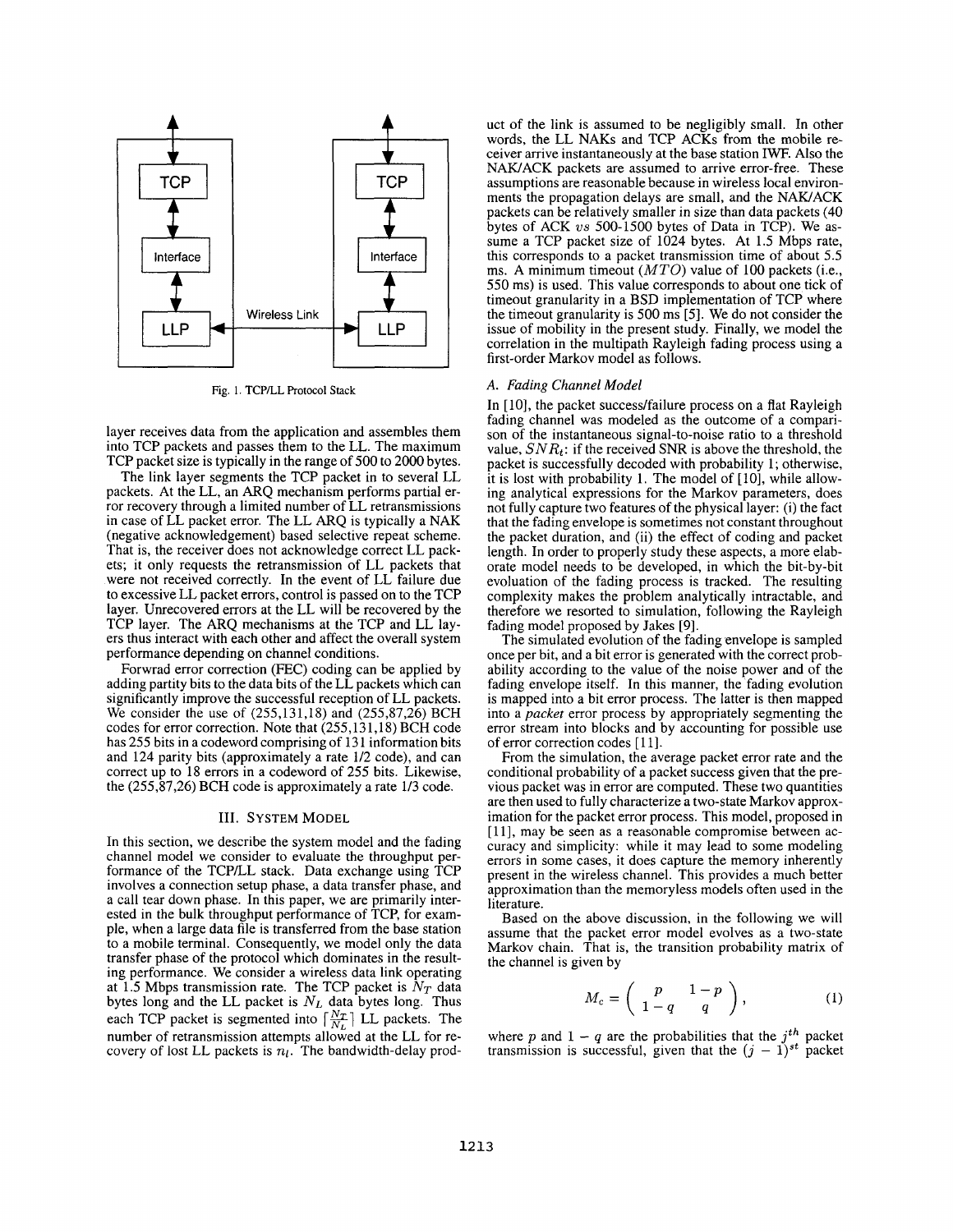<span id="page-2-0"></span>

| FEC Code        | $f_d$ (Hz) | <b>SNR</b>      | $P_E$      | $1-q$      | $(1 - q)^{-1}$ |
|-----------------|------------|-----------------|------------|------------|----------------|
| No FEC          |            | 10dB            | $3.13e-01$ | 1.30e-01   | 7.68           |
|                 |            | 20 dB           | 3.70e-02   | 1.46e-01   | 6.83           |
|                 |            | 30 dB           | $3.87e-03$ | 1.61e-01   | 6.21           |
|                 | 10         | $10 \text{ dB}$ | $3.17e-01$ | 1.28e-01   | 7.81           |
|                 |            | 20 dB           | 3.69e-02   | 1.54e-01   | 6.50           |
|                 |            | 30 dB           | 3.77e-03   | 1.67e-01   | 6.00           |
|                 | 100        | 10 dB           | $3.18e-01$ | 1.39e-01   | 7.19           |
|                 |            | 20dB            | 3.87e-02   | 2.50e-01   | 3.99           |
|                 |            | 30 dB           | 4.74e-03   | 5.16e-01   | 1.94           |
| (255.87.26)     |            | 10dB            | 8.00e-02   | $6.51e-02$ | 15.35          |
| <b>BCH Code</b> |            | 20dB            | 8.88e-03   | 6.72e-02   | 14.89          |
|                 |            | 30dB            | 7.26e-04   | 8.35e-02   | 11.98          |
|                 | 10         | 10dB            | 8.15e-02   | 7.71e-02   | 12.96          |
|                 |            | 20 dB           | 8.61e-03   | 1.47e-01   | 6.82           |
|                 |            | 30 dB           | 9.76e-04   | 3.56e-01   | 2.81           |
|                 | 100        | 10 dB           | 9.58e-02   | 3.48e-01   | 2.87           |
|                 |            | 20dB            | 1.42e-02   | 7.07e-01   | 1.41           |
|                 |            | 30 dB           | 2.03e-03   | 9.40e-01   | 1.06           |

Table 1. Markov parameters for  $N_L = 32$  data bytes obtained from fading **channel simulation** 

transmission was successful or unsuccessful, respectively. Note that  $(1 - q)^{-1}$  represents the average length of a burst of packet errors.<br>For the Rayleigh fading channel, the Markov parameters

are computed off-line via the simulation approach just described. Table 1 shows the Markov parameters at different *SNRs*, with and without FEC, for  $N_L = 32$  data bytes. Similarly Markov parameter values for other *N<sub>L</sub>* values and **(255,13 1,18)** BCH code were obtained from compuer simulations.

## IV. RESULTS

The performance of TCP Tahoe and NewReno are evaluated through simulations. The TCP simulation code is written in C. The Markov parameters *p* and *q* for the channel model as a function of average SNR at different Doppler frequencies, LL packet sizes, and FEC code rates are obtained through independent simulations as described in Section **3.A.** These channel parameters are then used as inputs to the TCP simulations. The TCP parameters used in this study are: TCP packet size  $N_T = 512,1024$  data bytes, maximum advertized window width  $W_{max} = 24$  TCP packets, minimum timeout  $MTO = 100$  TCP packets, and fast retransmit threshold  $K = 3$ . The Doppler frequencies considered are  $f_d =$ **1, 10, 100** Hz. Low values of Doppler like **1** Hz and **10** Hz are typical of slow moving users; e.g., pedestrian users. **As**  seen in Table 1, packet errors in such scenarios tend to be bursty due to high correlation in the fading process. Large values of Doppler like **100** Hz are typical of fast moving users like vehicular users. Packet errors are less bursty at high Doppler frequencies. The various LL packet sizes considered are 32, 64, and 128 data bytes. When FEC is employed, additional parity bytes are added to these data bytes. The FEC codes considered here are **(255,131,18)** and **(255,87,26)** BCH codes. Since the code rate of these codes are approximately 1/2 and **1/3,** respectively, we will refer to them as rate **1/2** and rate **1/3** BCH codes. The number of LL retransmit attempts for LL ARQ considered are  $n_l = 1, 8, 16, 128$ .

Figure **2** shows the effect of TCP packet size on the



**Fig. 2. Effect of TCP packet size and Doppler bandwidth on the performance**  of TCP Tahoe without LL FEC/ARQ.  $N_T = 1024$ , 512 bytes.  $f_d = 1$ , 10, **100 Hz.** 



**Fig. 3. Performance of TCP Tahoe with** LL **ARQ as a function** of **burst error length for different** *P<sub>E</sub>* values at  $n_l = 16$ .  $N_T = 1024$  bytes.  $N_L = 32$ **bytes.** 

throughput performance of TCP Tahoe without LI, FEC/ARQ as a function of average SNR in dB<sup>1</sup> at different Doppler frequencies. It can be seen that correlation in packet errors benefit TCP performance. That is, for a given TCP packet size, throughput achieved at  $f_d = 1$  Hz is significantly better than at  $f_d = 100$  Hz, which is consistent with the observation made in [5]. This is because for a given average error rate, the "error events" are more in the case of  $f_d = 100$  Hz than  $f_d = 1$  Hz, and this makes the TCP to often shrink its window to 1 and lose in performance. Such performance loss can be minimized if shorter TCP packets are used instead **of** large TCP packets. This can be observed from Figure **<sup>2</sup>**where for a given average SNR the performance of TCP is better with short TCP packets **(512** data bytes) than large TCP packets (1024 data bytes) on channels with low correlation  $(f_d = 100$ Hz). However, on highly correlated channels  $(f_d = 1 \text{ Hz})$  the

<sup>&</sup>lt;sup>1</sup> Note that in Figures 2, 5, 6, 7 and 8 x-axis represents average SNR in **dB and y-axis represents TCP throughput.**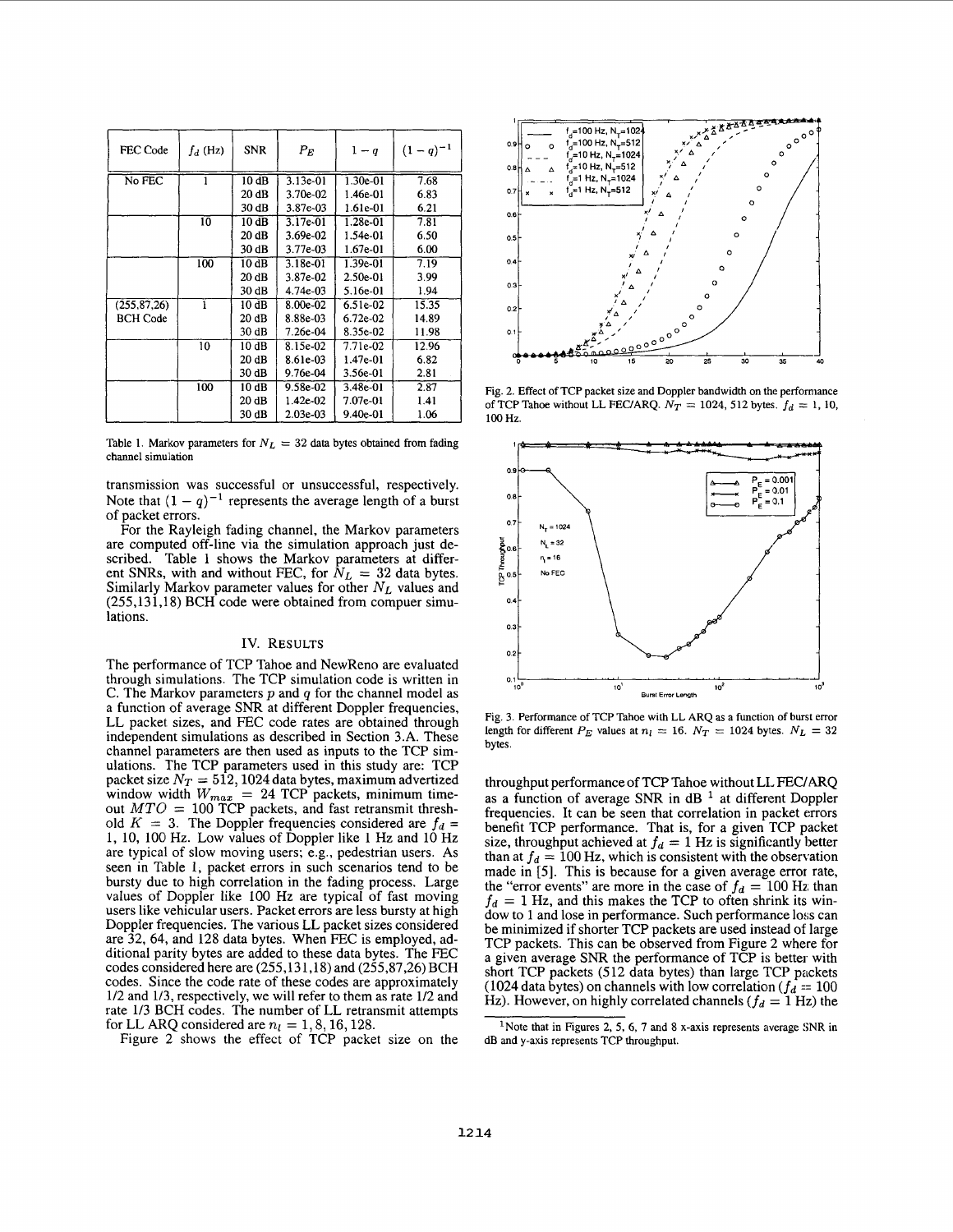

**Fig. 4. Performance of TCP Tahoe with LL ARQ as a function of burst error lenth for different** *n<sub>l</sub>* **values at** *n<sub>l</sub>* = 16.  $N_T$  = 1024 bytes.  $N_L$  = 32 **bytes.** 

effect of TCP packet size on the throughput performance is negligible.

Figure 3 shows the effect of the LL *ARQ* without FEC on the TCP Tahoe throughput performance as a function of the LL burst error length when  $N_T = 1024$  data bytes. The LL packet size is  $N_L = 32$  data bytes and the number of LL retransmits  $n_l = 16$ . The curves are parameterized by different average packet error rates,  $P_E = 0.001, 0.01, 0.1$ . It is seen than the throughput performance remains almost independent of the LL burst error length at very low error rates (e.g.,  $P_E = 0.001, 0.01$ . This is expected because the error rate itself is very low and the performance is dominated primarily by the large amount of packets successfully delivered during the good state of the channel. However, the burst error length significantly influences the throughput performance when the error rates are relatively high  $(P_E = 0.1)$ . When the burst error length is small ( $<< n_l$ ), the LL *ARQ* with  $n_l = 16$  retransmission attempts succeeds in LL error recovery with a high probability resulting in good TCP throughput. However, as the error burst length is increased, the performance degrades due to the inability of the LL *ARQ* to recover within  $n_l$  retransmission attempts and the TCP will exhaust its window of data sooner. This explains why the performance is worst when burst error length is about 20. Burst error lengths in excess of 20 result in increasingly better performance. This performance reversal occurs because packet "error events" seen at the TCP layer will be less for large LL error bursts (as explained in [Figure 2](#page-2-0) for  $f_d = 1$  Hz) which is beneficial. TCP throughput can be improved by increasing the number of retransmission attempts  $n_l$ . This is evident from Figure 4 where the TCP throughput is plotted for  $n_l = 1$ , 16 and 128 when  $P_E = 0.1$ . It is seen that the throughput performance is very poor for  $n_l = 1$  whereas for  $n_l = 128$  throughputs as high as 0.9 are consistently achieved. This illustrates that the LL *ARQ* must persist long enough to outlast the bad state of the channel for achieving good throughputs at the TCP layer.

In Figure 5 the performance of TCP Tahoe with and with-<br>out LL ARQ is compared for  $N_T = 1024$  data bytes,  $N_T =$ 32 data bytes, and  $f_d = 10$  Hz. It is seen that when  $n_l = 1$ , the performance of TCP with *ARQ* is worse than TCP without *ARQ.* This is because, congestion window permitting, TCP



**Fig. 5. Comparison of TCP Tahoe performance as a function of average SNR** with and without LL ARQ for different  $n_l$  values at  $f_d = 10$  Hz.  $N_T = 1024$  bytes.  $N_L = 32$  bytes.



**Fig. 6. Effect of LL packet size** *(NL)* **and number of LL transmission attempts**  $(n_l)$  on TCP Tahoe performance at  $f_d = 10$  Hz.  $N_T = 1024$  bytes.  $N_L = 32, 64, 128$  bytes.

will send the next TCP packet as soon as the LL's failure to recover a LL packet is intimated to the TCP layer. This exhausts the usable window too soon resulting in many fast retransmits and timeouts. Increasing  $n_l$  results in increasingly better throughput. For the chosen Doppler frequency and packet sizes, it is seen that a  $n_l$  value of 16 is required for TCP with LL *ARQ* to perform better than TCP without LL ARQ, and  $n_l = 128$  results in very good performance. At an average *SNR* value of 10 dB,  $n_l = 128$  results in a throughput of about 0.7 whereas  $n_l \leq 16$  result in throughputs much lower than 0.1. Figure 6 shows the effect of LL packet size  $(N_L = 32, 64, 128$  data bytes) on the TCP throughput when  $n_1 = 16$  and 128 for  $N_T = 1024$  data bytes and  $f_d = 10$ Hz. When  $n_l = 16$ , increasing the LL packet size (from 32) to 64 and 128 data bytes) improves the throughput. However with  $n_l$  values as high as 128, there is very little difference in throughput when different LL packet sizes are used.

The effect of LL *ARQ* with **FEC** at different Doppler fre-